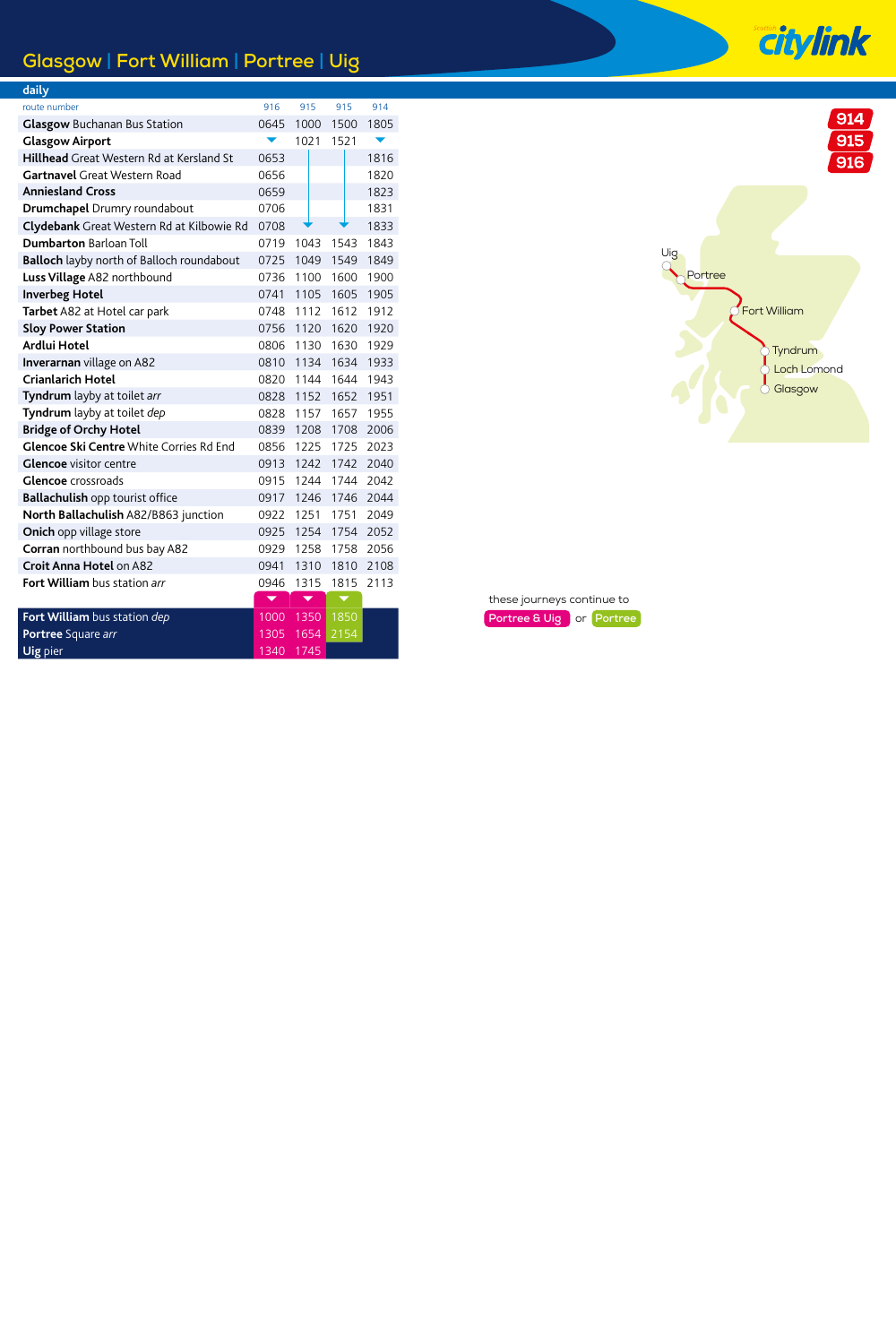## **Glasgow | Fort William | Portree | Uig**

| daily                                |      |      |      |                          |      |      |
|--------------------------------------|------|------|------|--------------------------|------|------|
| route number                         | 915  | 917  | 916  | 915                      | 917  | 915  |
| <b>Glasgow Buchanan Bus Station</b>  |      |      | 0645 | 1000                     |      | 1500 |
| Fort William bus station arr         |      |      | 0946 | 1315                     |      | 1815 |
|                                      |      |      | ▼    | $\overline{\phantom{a}}$ |      |      |
| Fort William bus station dep         |      |      | 1000 | 1350                     |      | 1850 |
| Torlundy on A82                      |      |      | 1009 | 1359                     |      | 1859 |
| Spean Bridge Spean Crescent          |      |      | 1018 | 1408                     |      | 1908 |
| Stronaba village on A82              |      |      | 1023 | 1413                     |      | 1913 |
| Letterfinlay Hotel on A82            |      |      | 1032 | 1422                     |      | 1922 |
| Laggan Locks on A82                  |      |      | 1038 | 1428                     |      | 1928 |
| Loch Lochy youth hostel              |      |      | 1040 | 1430                     |      | 1930 |
| Invergarry A87 opp hotel             |      |      | 1044 | 1434                     |      | 1934 |
| <b>Bunloyne Junction</b>             |      | 0956 | 1102 | 1452                     | 1846 | 1952 |
| Cluanie Inn                          |      | 1008 | 1114 | 1504                     | 1858 | 2004 |
| Sheil Bridge opp bus shelter         |      | 1027 | 1133 | 1523                     | 1917 | 2023 |
| Inverinate layby near school         |      | 1031 | 1137 | 1527                     | 1921 | 2027 |
| <b>Dornie Bridge</b>                 |      | 1038 | 1144 | 1534                     | 1928 | 2034 |
| <b>Ardelve</b> A87 at North Road end |      | 1040 | 1146 | 1536                     | 1930 | 2036 |
| Kirkton village on A87               |      | 1045 | 1151 | 1541                     | 1935 | 2041 |
| Reraig opp Balmacara Hotel           |      | 1047 | 1153 | 1543                     | 1937 | 2043 |
| Kyle of Lochalsh Old Slipway arr     |      | 1053 | 1159 | 1549                     | 1943 | 2049 |
| Kyle of Lochalsh Old Slipway dep     |      | 1100 | 1205 | 1555                     | 1950 | 2055 |
| Kyleakin Youth Hostel                |      | 1105 | 1210 | 1600                     | 1955 | 2100 |
| <b>Broadford</b> Armadale Road End   |      | 1115 | 1220 | 1610                     | 2005 | 2110 |
| <b>Broadford Post Office</b>         |      | 1119 |      | 1224 $\big\uparrow$ 1614 | 2009 | 2114 |
| Strollamus village on A87            |      | 1125 | 1230 | 1620                     | 2015 | 2120 |
| Dunan village on A87                 |      | 1126 | 1231 | 1621                     | 2016 | 2116 |
| <b>Ard Dorch village</b>             |      | 1127 | 1232 | 1622                     | 2017 | 2117 |
| Luib A87 at Road End                 |      | 1129 | 1234 | 1624                     | 2019 | 2124 |
| <b>Sconser</b> Ferry Road End arr    |      | 1139 | 1244 | 1634                     | 2029 | 2134 |
| Sconser Ferry Road End dep           |      | 1139 | 1245 | 1634                     | 2029 | 2134 |
| Sligachan bus shelter                |      | 1144 | 1250 | 1639                     | 2034 | 2139 |
| Portree Square arr                   |      | 1159 | 1305 | 1654                     | 2049 | 2154 |
| Portree Square dep                   | 0830 |      | 1310 | 1715                     |      |      |
| Kensaleyre village on A87            | 0843 |      | 1323 | 1728                     |      |      |
| Uig pier                             | 0900 |      | 1340 | 1745                     |      |      |

 $915$  $916$  $\overline{917}$ Uig Portree<br>Bunloyne Fort William Glasgow

this journey does not run on Sundays until 30 April inclusive, then daily from Sunday 1 May 2022.

these journeys start from Glasgow and continue to all places listed to

**Portree & Uig or Portree** 

| there is a Stagecoach |  |
|-----------------------|--|
| bus connection to     |  |
| Armadale Mon-Fri here |  |

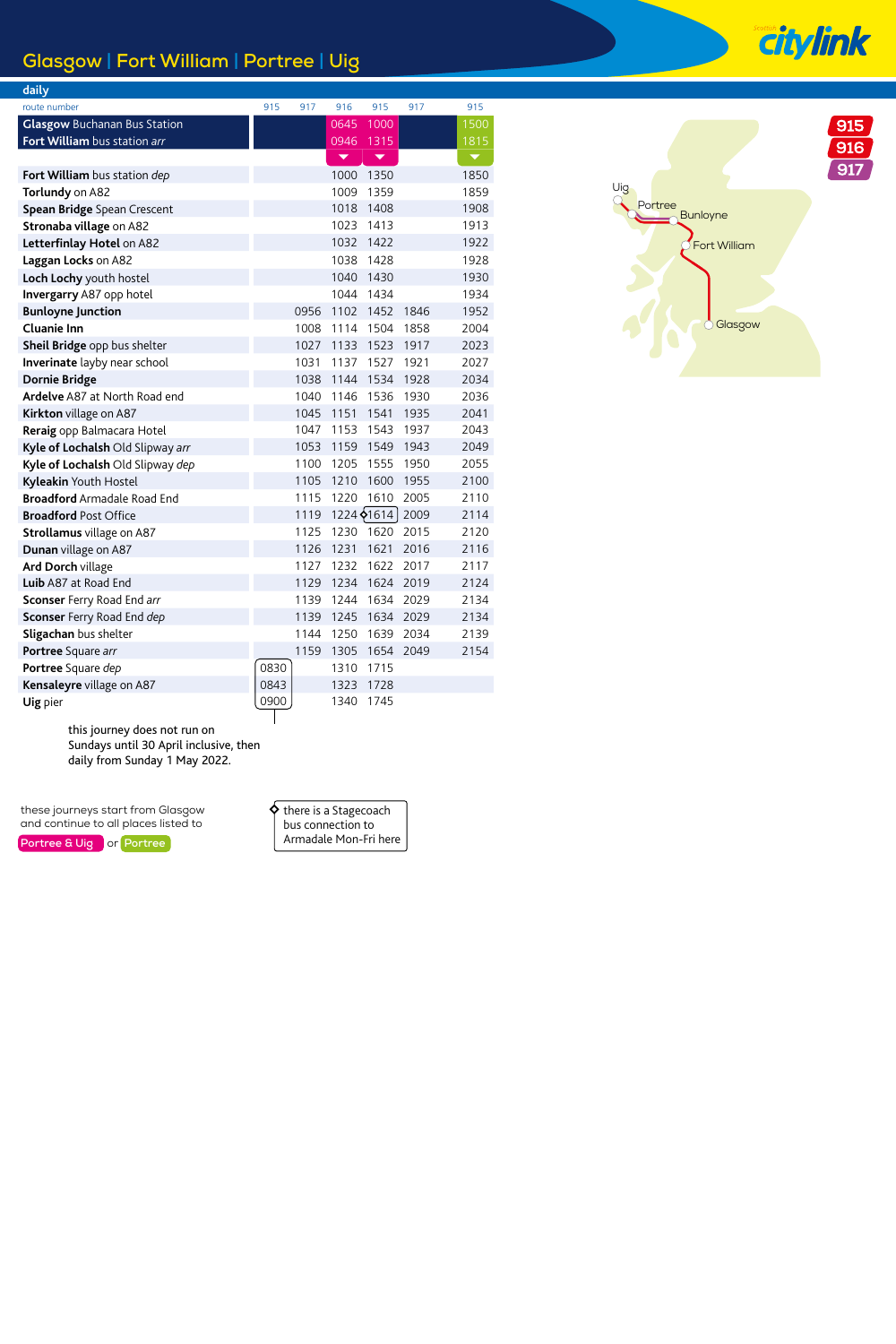## **Uig | Portree | Fort William | Glasgow**

| daily                               |      |      |             |      |      |      |              |
|-------------------------------------|------|------|-------------|------|------|------|--------------|
| route number                        | 915  | 917  | 915         | 916  | 917  | •916 | <b>O</b> 916 |
| Uig pier                            |      |      | 0930        | 1440 |      | 1815 | 1840         |
| Kensaleyre village on A87           |      |      | 0947        | 1457 |      | 1832 | 1857         |
| Portree Square arr                  |      |      | 1000        | 1510 |      | 1845 | 1910         |
| Portree Square dep                  | 0730 | 0900 | 1035        | 1530 | 1735 |      |              |
| Sligachan opp hotel                 | 0745 | 0915 | 1050        | 1545 | 1750 |      |              |
| Sconser Ferry Road End arr          | 0750 | 0920 | 1055        | 1550 | 1755 |      |              |
| Sconser Ferry Road End dep          | 0750 | 0925 | 1055        | 1550 | 1755 |      |              |
| Luib A87 at Road End                | 0800 | 0935 | 1105        | 1600 | 1805 |      |              |
| Ard Dorch village on A87            | 0802 | 0937 | 1107        | 1602 | 1807 |      |              |
| Dunan village on A87                | 0803 | 0938 | 1108        | 1603 | 1808 |      |              |
| Strollamus village on A87           | 0804 | 0939 | 1109        | 1604 | 1809 |      |              |
| <b>Broadford Hospital Road End</b>  | 0810 |      | 0945 \$1115 | 1610 | 1815 |      |              |
| <b>Broadford Armadale Road End</b>  | 0814 | 0949 | 1119        | 1614 | 1819 |      |              |
| Kyleakin youth hostel               | 0824 | 0959 | 1129        | 1624 | 1829 |      |              |
| Kyle of Lochalsh Old Slipway arr    | 0829 | 1004 | 1134        | 1629 | 1834 |      |              |
| Kyle of Lochalsh Old Slipway dep    | 0833 | 1009 | 1138        | 1633 | 1840 |      |              |
| Reraig A87 outside Balmacara Hotel  | 0839 | 1015 | 1144        | 1639 | 1846 |      |              |
| Kirkton village on A87              | 0841 | 1017 | 1146        | 1641 | 1848 |      |              |
| Ardelve A87 at North Road End       | 0846 | 1022 | 1151        | 1646 | 1853 |      |              |
| Dornie Bridge at Dornie Road End    | 0848 | 1024 | 1153        | 1648 | 1855 |      |              |
| Inverinate opp houses               | 0855 | 1031 | 1200        | 1655 | 1902 |      |              |
| Sheil Bridge bus shelter            | 0859 | 1035 | 1204        | 1659 | 1906 |      |              |
| Cluanie Inn                         | 0918 | 1054 | 1223        | 1718 | 1925 |      |              |
| <b>Bunloyne Junction</b>            | 0930 | 1106 | 1235        | 1730 | 1937 |      |              |
| Invergarry at Hotel on A87          | 0948 |      | 1253        | 1748 |      |      |              |
| Loch Lochy youth hostel             | 0952 |      | 1257        | 1752 |      |      |              |
| Laggan Locks on A82                 | 0954 |      | 1259        | 1754 |      |      |              |
| Letterfinlay Hotel on A82           | 1000 |      | 1305        | 1800 |      |      |              |
| Stronaba village on A82             | 1009 |      | 1314        | 1809 |      |      |              |
| Spean Bridge Spean Crescent         | 1014 |      | 1319        | 1814 |      |      |              |
| Torlundy on A82                     | 1023 |      | 1328        | 1823 |      |      |              |
| Fort William bus station arr        | 1035 |      | 1340        | 1835 |      |      |              |
|                                     |      |      |             |      |      |      |              |
| Fort William bus station dep        | 1110 |      | 1415        | 1910 |      |      |              |
| <b>Glasgow Buchanan Bus Station</b> | 1426 |      | 1734        | 2216 |      |      |              |

this section does not run on Sundays until 30 April inclusive then daily from Sunday 1 May 2022.



**Citylink** 



these journeys continue to **Glasgow**

there is a Stagecoach bus connection from Ardvasar on school days here

ሪ there is a Stagecoach bus connection from Armadale Mon-Fri here

runs daily until Friday 25 March 2022 - not Saturdays there after

O only runs Saturdays from 26 March 2022